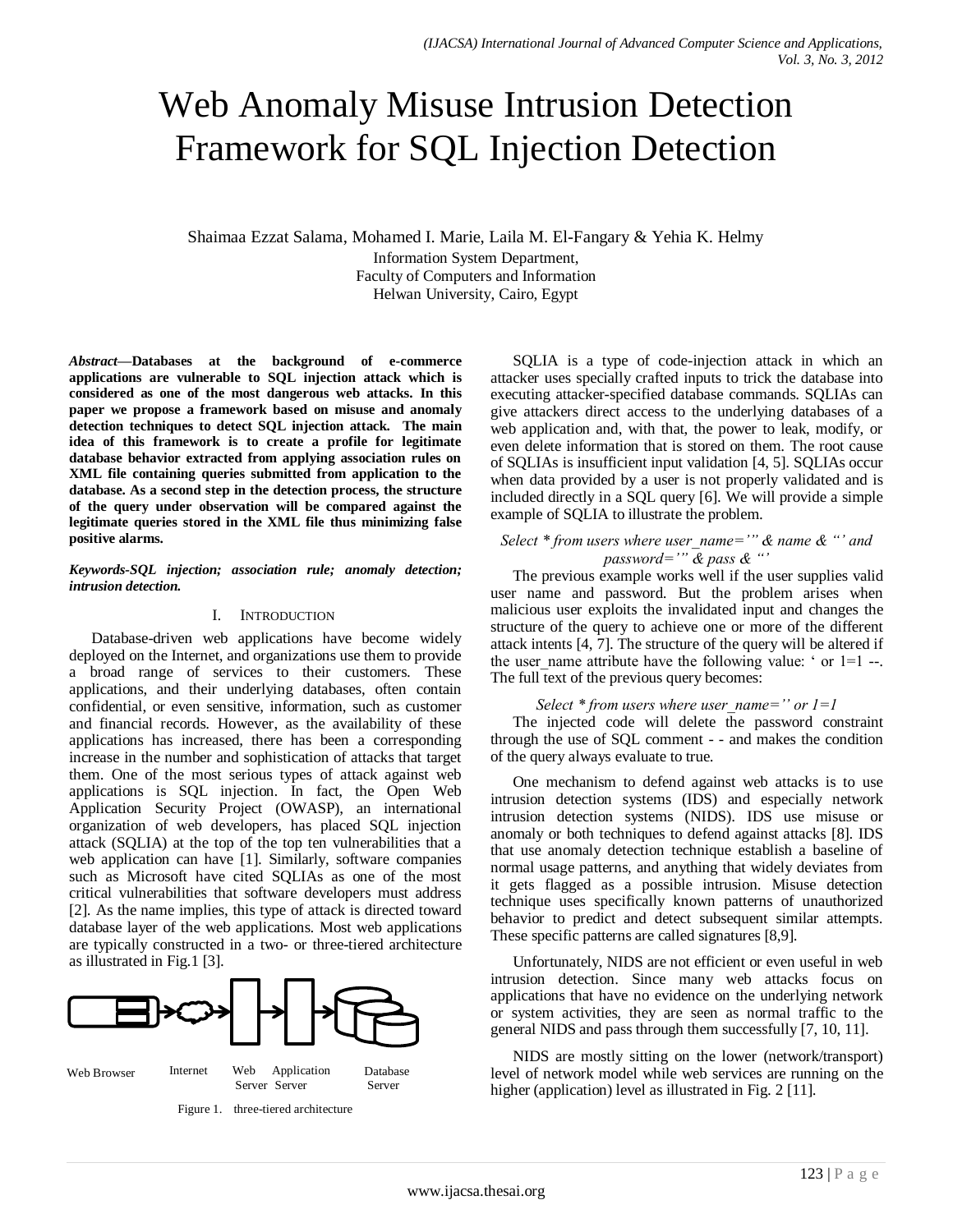In this paper, we propose a framework that combines the two IDS techniques, misuse and anomaly detection techniques, to defend against SQLIA. The main idea of Web Anomaly Misuse Intrusion Detection (WAMID) framework is to create a profile for web application that can represent the normal behavior of application users in terms of SQL queries they submit to the database. Database logs can be used to collect these legitimate queries provided that these logs are free of intrusions. We then use an anomaly detection model based on data mining techniques to detect queries that deviates from the profile of normal behavior. The queries retrieved from database log are stored in XML file with predefined structure. We choose XML format because it is more structured than flat files, more flexible than matrices, simpler and consume less storage than databases.

Association rules will be applied to this XML file to retrieve relation between each table in the query with each condition in the selection part. These rules represent the profile of normal behavior and any deviation from this profile will be considered attack. In order to better detect SQLIA and to minimize false positive alerts, WAMID framework as a second step uses misuse technique to detect any change in the structure of the query. Malicious users sometimes don't change the selection clause but add another SQL statement or add specific keywords to the initial query to check the vulnerability of the site to SQLIA or to perform inference attack. Such types of attack are detected in the second step of the detection process. By comparing the structure of the query under test with the corresponding queries in the XML file the previous malicious actions will be detected.

The rest of the paper will be organized as follows: in section II discusses previous work, section III



Figure 2. Scope of NIDS

provides a detailed description about the framework and its components. Anomaly and misuse algorithms and a working example will be presented in section IV. Section V concludes the paper and outlines future work.

# II. LITERATURE REVIEW

Different researches and approaches have been presented to address the problem of web attacks against databases. Considering SQLIA as top most dangerous attacks, as stated in section I, there has been intense research in detection and prevention mechanisms against this attack [4, 5, 12]. We can classify these approaches into two broad categories: a) one approach is trying to detect SQLIA through checking

anomalous SQL query structure. b) another approach uses data dependencies among data items which are less likely to change for identifying malicious database activities. In either of two categories, different researchers take advantage of the benefit of integrating data mining with database intrusion detection in order to minimize false positive alerts, minimizing human intervention and better detect attacks [13]. Moreover, Different intrusion detection techniques are used either separately or together. Different work used misuse technique others used anomaly or mixes the two techniques.

Under the first category and without using data mining technique, Lee et al. in [10] and Low et al. in [14] developed a framework based on fingerprinting transactions for detecting malicious transactions. They explored the various issues that arise in the collation, representation and summarization of this potentially huge set of legitimate transaction fingerprints. Another work that applies anomaly detection technique to identify anomalous database application behavior is presented by Valeur et al. in [15]. It builds a number of different statistical query models using a set of typical application queries, and then intercepts the new queries submitted to the database to check for anomalous behavior.

A general framework for detecting malicious database transaction patterns using data mining was proposed by Bertino et al. in [16, 17] to mine database logs to form user profiles that can model normal behaviors and identify anomalous transactions in databases with role based access control mechanisms. The system is able to identify intruders by detecting behaviors that differ from the normal behavior of a role in a database. Kamra et al. in [18] illustrated an enhanced model that can also identify intruders in databases where there are no roles associated with each user. It employs clustering techniques to form concise profiles representing normal user behaviors for identifying suspicious database activities. Another approach that checks for the structure of the query to detect malicious database behavior is the work of Bertino et al. in [19]. They proposed a framework based on anomaly detection technique and association rule mining to identify the query that deviates from normal database application behavior.

The problem with this framework is that it produces a lot of rules and represents the queries in very huge matrices which may affect tremendously on the performance of rule extraction. Misuse detection technique have been used by Bandhakavi et al. in [20] to detect SQLIA by discovering the intent of a query dynamically and then comparing the structure of the identified query with normal queries based on the user input with the discovered intent. The problem with this approach is that it has to access the source code of the application and make some modifications to the java virtual machine.

Halfond et al. in [21] developed a technique that uses a model-based approach to detect illegal queries before they are executed on the database. In its static part, the technique uses program analysis to automatically build a model of the legitimate queries that could be generated by the application. In its dynamic part, the technique uses runtime monitoring to inspect the dynamically-generated queries and check them against the statically-built model. The system WASP proposed by Wiliam et al. in [22] tries to prevent SQL Injection Attacks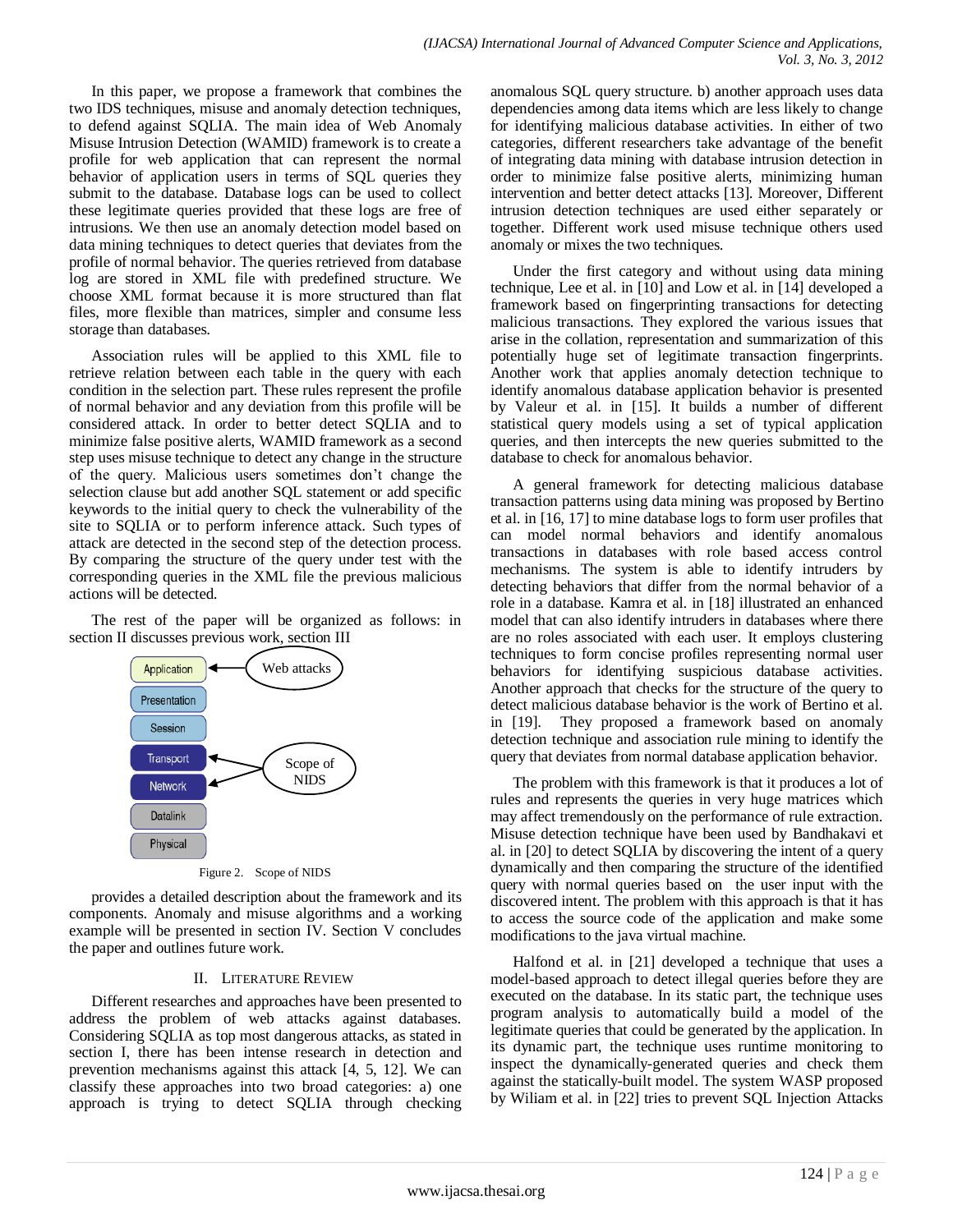by a method called positive tainting. In positive tainting, the trusted part of the query (static string) is not considered for execution and masked as tainted, while all other inputs are considered. The difficulty in this case is the propagation of taints in a query across function calls especially for the user defined functions which call some other external functions leading to the execution of a tainted query. Different other researches followed the same approach in detection of anomalous SQL query structure in [23, 24].

Researches that belong to the second category of detection which depends on data dependencies are [25, 26, 27, 28]. The work that is based on mining sequential data access patterns for database intrusion detection was proposed by Hu et al. in [25, 26]. Transactions that do not comply with rules generated from read and write sequence sets are identified as malicious transactions. Srivastava et al. offered a weighted sequence mining approach [27] for detecting database attacks. The advantage of the work presented by YiHu et al. in [28] is the automatic discovery and use of essential data dependencies, namely, multi-dimensional and multi-level data dependencies, for identifying anomalous database transactions.

The contribution of this paper is a framework that combines anomaly and misuse detection technique in order to better detect SQLIA. This framework uses association rules with anomaly technique to build the normal behavior of application users and detecting anomalous queries. Moreover, misuse technique is used to check the structure of the query to detect any malicious actions that cannot be detected using anomaly detection technique.

## III. THEORETICAL FRAMEWORK

WAMID framework is a database intrusion detection that aims to detect SQLIA at real-time, before queries execution at the database. This is why this framework should run at the database or application server depending on the architecture of web application as depicted in fig. 1. In order to detect all possible attempts of SQL injection, WAMID framework combines the two detection techniques: anomaly and misuse. It depends in the detection of SQLIA on determining the malicious changes that occurred in the SQL query structure. The key idea of our framework is as follows. We build a repository containing set of legitimate queries submitted from the application user to the database. This repository is a set of training records. We then use an anomaly detection approach based on data mining technique to build a profile of normal application behavior and indicate queries that deviates from this normal behavior.

In a second step in the detection process, the framework checks for the presence of dangerous keywords in the query if the latter passes the test of anomaly detection step. We need this step because sometimes the intent of the attacker is to identify the security holes in the site or to infer the structure of the database through the error message returned from the application and this type of SQLIA is called inference [4, 29]. This type of attack cannot be detected through anomaly technique because it doesn't require change in the conditions of the original query but it will be discovered if the structure of the query is compared against its corresponding query in the repository file.

Based on what previously stated we learn that the framework act in two phases: training phase and detection phase. In the training phase the repository file will be created and normal behavior of the application is built. In the detection phase, the framework uses the anomaly and misuse techniques to discover any SQLIA. In the following subsections we will provide a detailed explanation of the framework, its components and how it works.

# *A. Training Phase*

During the training phase the training records are collected from the queries the application send to the database. The source for obtaining these query traces is the database log provided that the latter is free of intrusions. The training phase flow is illustrated in Fig. 3. The challenge here is that to efficiently encode these queries in order to extract useful features from them and accordingly build the application fingerprint. Unlike approach provided in [19], we choose to encode the queries in XML file. The encoding scheme provided by Bertino et al. in [19] result in a large, dense, sparse matrices which may effect on the mining algorithm. XML is more structured than flat files, is supported by query tools like XQuery and XPath to extract data [30]. It is simpler and consumes less space than relational databases and more flexible than matrices.

It is important to identify accurately the structure of the XML file that will represent the features extracted from the query that will contribute in building the application fingerprint. Consider the following query:

> *Select SSN, last\_name from employee where first\_name='Suzan' and salary>5000*

The encoding scheme of the previous query in XML file is illustrated in Fig. 4. The main advantage of XML format is that nodes may be duplicated upon need. For example the number of project\_attribute" node may differ from one "Query" node to another depending on the query itself. This is why it is more suitable to store queries than databases while maintaining flexibility and simplicity.

The XML file illustrated in fig. 4 stores the projection attributes, the from clause and the predicate clause in a more detailed way. It is not important to identify the value of the integer or string literal it is important to determine that there is an integer or string literal or there is another attribute in the right hand side. Another file that should be created during the training phase is the signature file that will be used during the misuse detection phase. As stated before this file contains suspicious keywords that may be considered a sign of SQLIA.

Keywords like for example single quote, semicolon, double dash, union, exec, order by and their hexadecimal representation in order to prevent the different evasion techniques [31]. The important step in the training phase is to build the profile representing the application normal behavior. We will apply association rules [32] on the XML file to extract rules that represent the normal behavior of application users. Different approaches have been proposed to apply association rules on XML data. We direct the reader to [33-35] for an indepth survey of these approaches. The rules extracted represent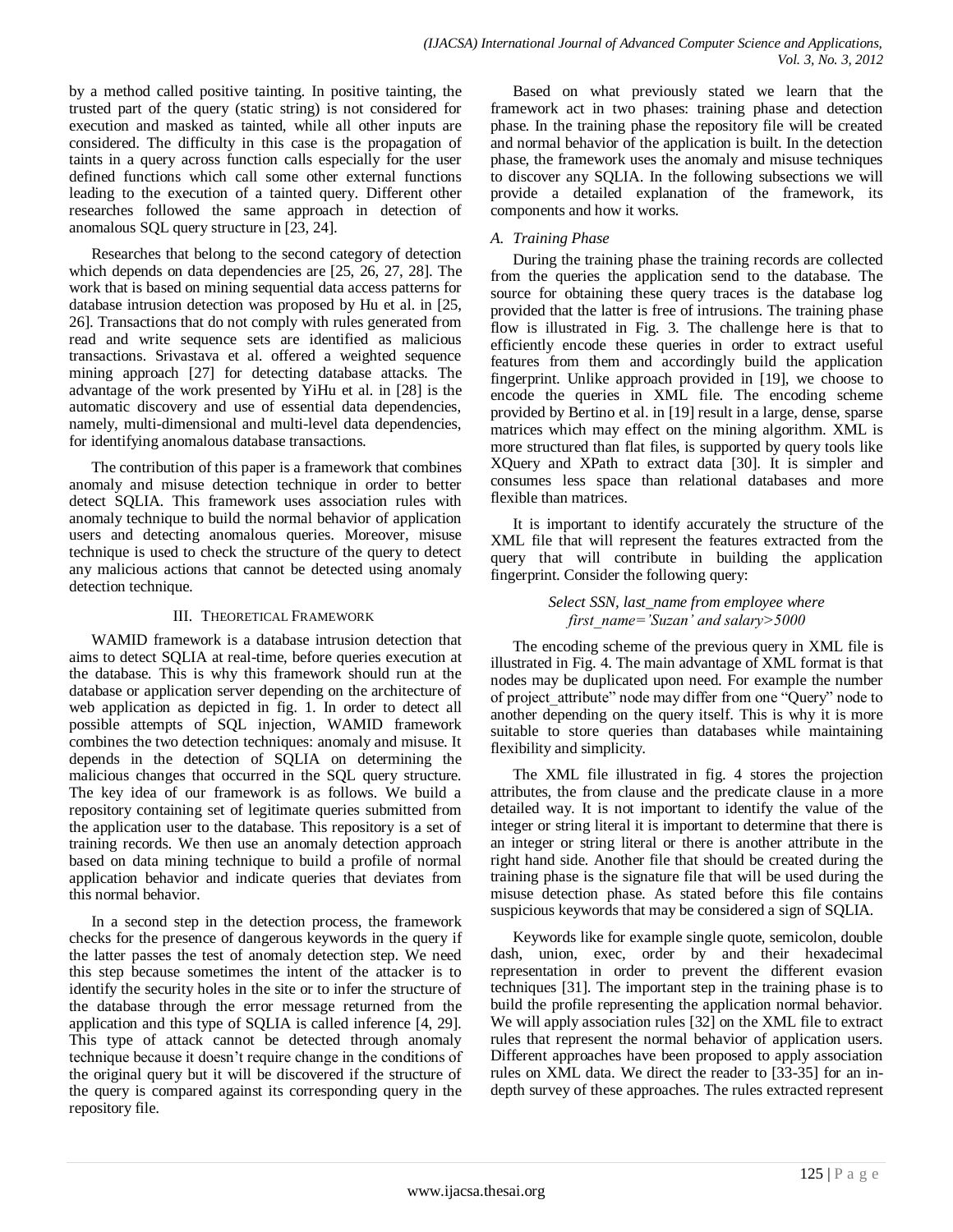relationship between each table in the query with each predicate in the selection clause.



Figure 3. training phase flow

<Queries> <Query id=1> <command> select </command> <project\_attribute> SSN </project\_attribute> <project\_attribute> last\_name </project\_attribute> <From> employee </From> <LHS\_condition> first\_name </LHS\_condition> <RHS\_condition> string Literal </RHS\_condition> <logical\_operator> and </logical\_operator> <LHS\_condition> salary </LHS\_condition> <RHS\_condition> Integer Literal </RHS\_condition> </Query> </Queries>

Figure 4. representation of query in XML file

This is based on an observation that the static part of the query is the projection attribute and the part that is constructed during execution is the selection part [19]. We here add another item to the static part which are the tables in the from clause. We try to make relation between the static part and the dynamic part and extract rule with support and confidence of such relation. Any query that will not match rules extracted and stored in the rules profile will be considered attack. More details about how the rules are extracted are provided in the following subsection.

# *B. Anomaly Detection Phase*

In the previous subsection, we illustrated how the benign queries are collected and captured in XML file in a form enabling the framework from creating the database behavior profile. We apply association rules on the XML file containing legitimate queries and extract rules that can describe the normal behavior of application users. The idea behind building the profile rule is to apply one of association rules algorithms on previously created XML file to extract relation between each table in the query with each selection attribute excluding the literals. Thus the rules extracted have the following format:

$$
From \longrightarrow LHS
$$

$$
From \longrightarrow RHS
$$

Recall the example of employee first name and salary so the rules extracted from this query are:

# $employee \longrightarrow$  first\_name

## $\text{employee} \longrightarrow \text{salary}$

The rules that exceed the minimum support and confidence will be stored in rules profile. These rules represent the profile of how the application behaves normally. Fig. 4 illustrates the flow of detection phase of the framework in general including the anomaly technique. In a typical database application, the input supplied by the user construct the where clause of the query. Meanwhile, the projection clause and the from clause remain static at the run time. So we create a relation between the static and the dynamic part of the query and any change in the where clause by attackers that cannot be derived from the rules profile will be announced as SQLIA. We decided to choose the tables in the from clause from the static part of the query instead of the projection attributes because the former is more general and contain the latter and thus generating less rules and make it easier in comparison. Lets return to our query in the previous subsection and change it a little bit: select SSN, last name from employee where first name=' " $\&$  fname  $\&$ " ' and salary> "  $\&$  empsal. If the attacker needs to retrieve all values from employee table then the following code will be injected to form this new query:

# *Select SSN, last\_name from employee where first\_name='' or 1=1 - -*

Before executing this query, rules should be extracted first and compared to the rules in the rules profile. The relation between tables and attributes will be compared against rules stored in the profile rules file. The two relations under test from the previous example are:

employee  $\longrightarrow$  first name

employee  $\longrightarrow$  1

The first relation exists in the rules profile but no such rule match the second relation. So the query is announced as anomaly query.

# *C. Misuse Detection Phase*

In a second step in the detection process and after the anomaly detection phase, comes the role of misuse detection. The need to this step comes from the fact that SQLIA doesn't only change the conditions in the query but it also may provide information about the database schema or check the vulnerability of the application to SQL injection. This is done through adding to the query some keywords that may change the behavior of the query or return information about the database through database errors without changing the predicates of the query. In such case, the anomaly detection phase will not be able to discover such attack. For example consider the following query: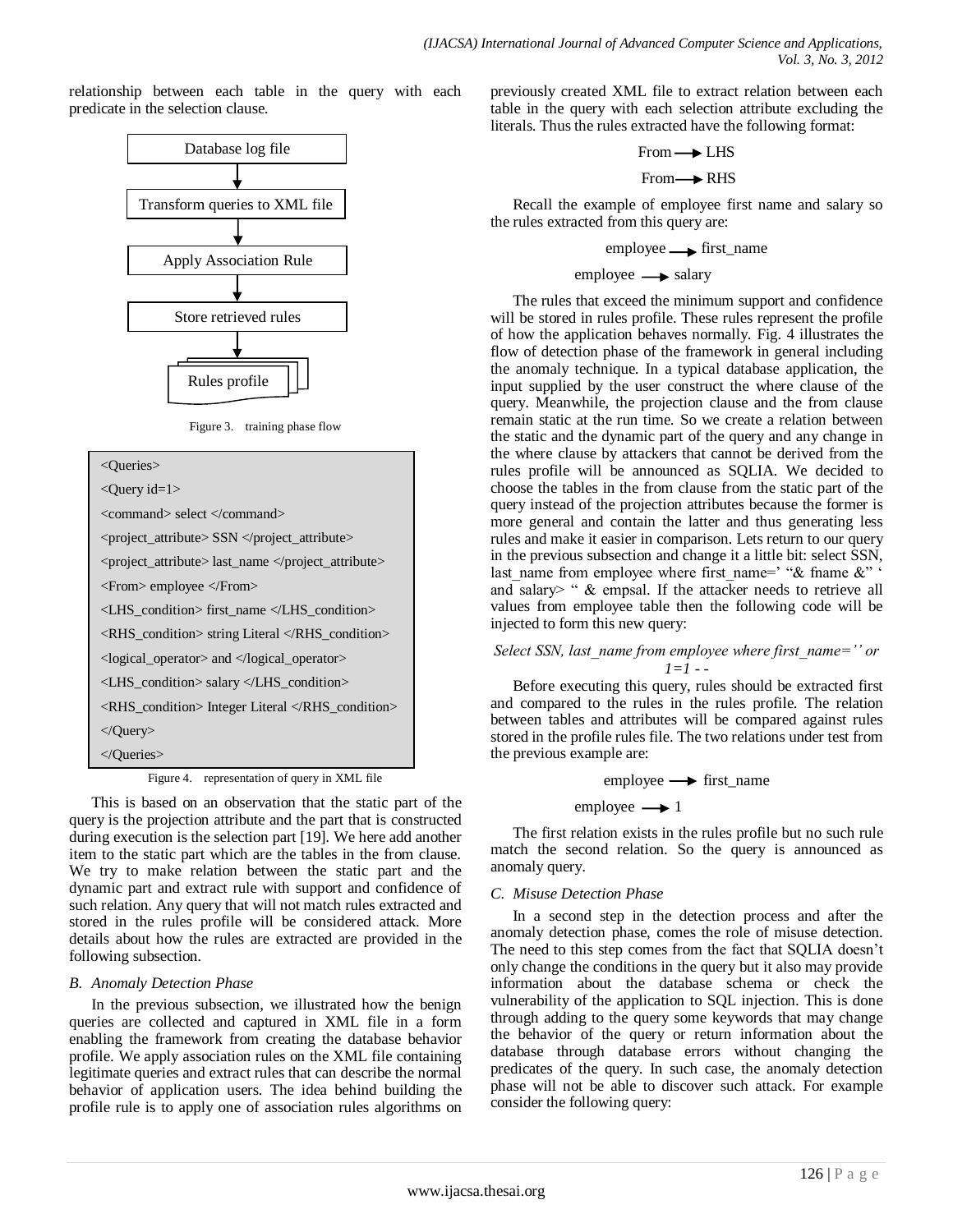## *Select \* from employee where SSN=10*

If the attacker just adds a single quote at the end of the query, this will result in error message that may inform the attacker that the site is vulnerable to SQLIA. Another example of attack is just adding the keyword "order by" to the query without changing the selection attributes like:

## *Select \* from employee where SSN=10 order by 1*

Trying to execute this query several times will give attacker information about the number of attributes in the table. This is why this step is needed in the detection process. Moreover, the framework doesn't announce the query as anomaly just by finding these keywords in the query because it may be part of the legitimate query itself resulting in false positive alarm. This is why the framework checks for the structure of the query under test with the corresponding query stored in XML file. The detection phase flow of the framework in Fig. 4 illustrates this process. These suspicious keywords are stored in file called "forbidden keywords". This file contains SQL keywords like single quote,



Figure 5. anomaly misuse detection flow phase

semicolon, union, order by, exec and their hexadecimal representation to avoid the different evasion techniques. After confirming the existence of one or more of these keywords, we use XQuery to retrieve queries from XML file with the same projection attributes and same from clause. Then comparison is done between query under test and the queries retrieved by XQuery from XML file. If there is no match then the query is announced anomaly.

## IV. ALGORITHM AND WORKING EXAMPLE

In this section we present algorithms for anomaly and misuse detection. In addition, we provide a working example illustrating how the WAMID framework performs the detection.

## *A. Anomaly detection algorithm*

Algorithm anomaly\_detection( ) **Input**: rules profile, query under test **Output**: True if query is intrusion, false otherwise **Begin**

Extract relation between tables and selection attributes Store extracted relations in query\_relation /\* query\_relation is array to store relations\*/ For each relation r in query\_relation If (r is found in rule profile) Score=score+1 If score=length (query\_relation) Return false Else return true **End**

## *B. Misuse detection algorithm*

Algorithm misuse detection()

**Input**: forbidden keywords file, query under test, XML file **Output**: True if query is intrusion, false otherwise **Begin** For each keywords k in forbidden keywords If k not exists in query Return false Else Use XQuery language to extract relevant queries from XML file If query structure doesn't match any retrieved queries Return True Else Return false **End**

## *C. Working example*

In order to provide better understanding of the anomaly and misuse detection in WAMID framework, we provide in this subsection example of the flow of detection either anomaly or misuse in this framework. The following represents example of queries submitted from application to database:

- Select product\_name, description from product where product\_id=?
- Select product name, description from product where salary<?
- Select \* from product where product\_name=? order by product\_name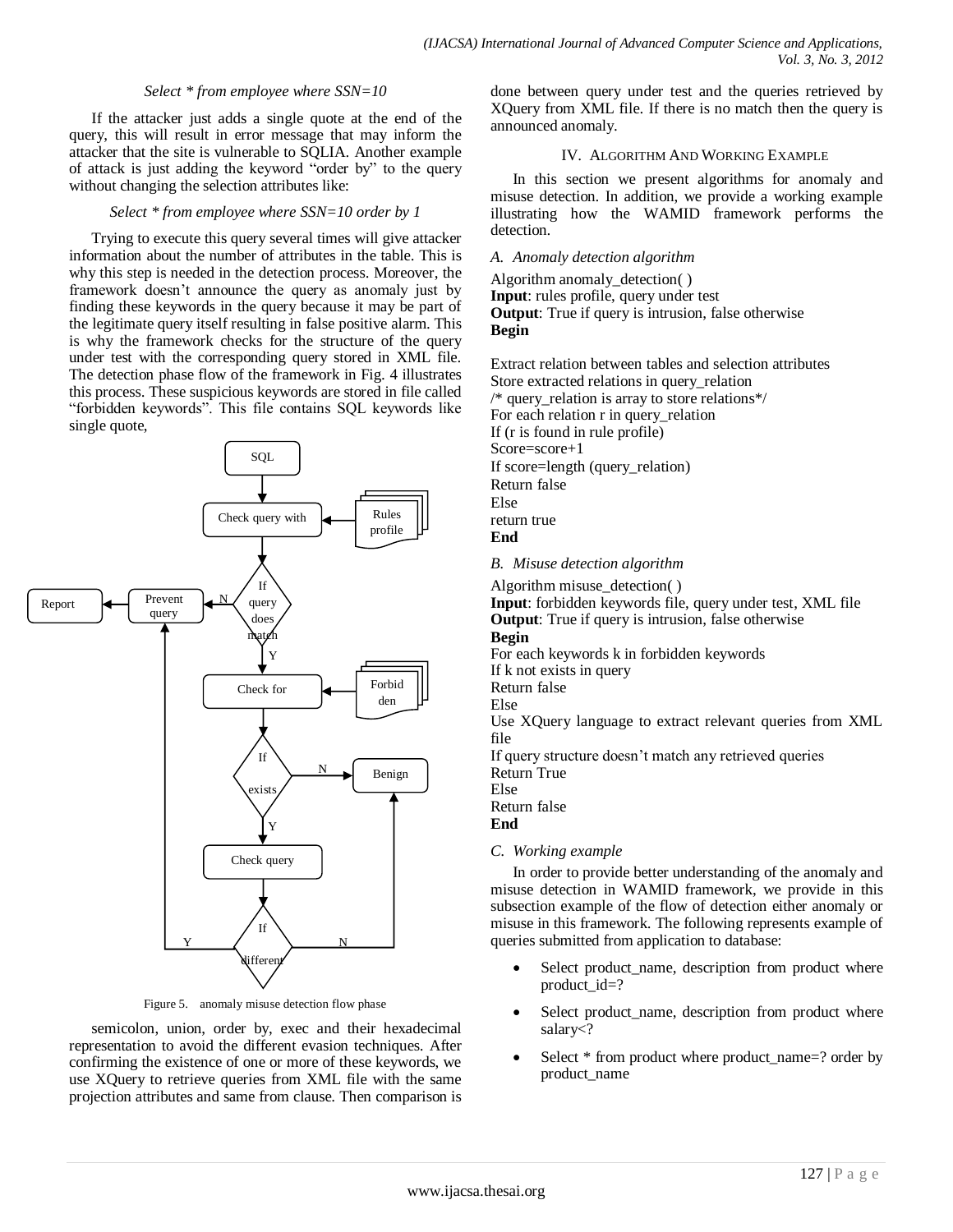• Select product\_name, description from product where salary<? and category\_id=?

The representation of the previous queries in XML file is illustrated in Fig. 5.



Figure 6. XML file representing queries

After applying association rule algorithm like for example Apriori on this XML file, the resulting rules will stored in rules profile file in Fig. 6.

In the following we will provide sample of malicious and legitimate queries.

Select product name, description from product where product id=5'

The first step in the framework is to identify relation between tables and selection attributes in the query.

## Product — product\_id

Second, the framework searches in the rules profile for this relation. It already exists. But this is not the end of the detection flow. The second step is to check for suspicious keywords in the query. The query already contains one of the suspicious keywords which is single quote.

So XQuery language is used to extract queries from the XML file with same projection attributes and same from clause. By comparing the structure of the query under test and query returned from the XML file we will find that query shouldn't contain the single quote and thus it is announced as anomaly.

 Select product\_name, description from product where product\_id=1 or  $1=1-$ 

The value 1 for the product\_id may be right or maybe wrong anyway we have here an injected code to retrieve data of all products. First we extract relations.

Product — product\_id relation 1 Product  $\longrightarrow$  1 relation 2

By searching in the rules profile we find a rule for the first relation but no rule for the second relation so the query is announced immediately anomaly.

• Select product name, description from product where product  $id=1$  order by 1--

As we previously stated there is a rule matching the relation 1 in the previous example.

By examining the query against the forbidden keywords file we find two keywords: order by and double dash. By examining the original query in the XML file we find that this query is anomaly because it doesn't contain order by or double dash.



Figure 7. Extracted rules from XML file

Select \* from product where product name='food' order by product\_name

The extracted relation from this query is:

Product — product\_name

This relation exists in the rules profile. And also one of the forbidden keywords exists so the structure of the query should be examined. After examining the structure of the query the framework identifies that the query is legitimate.

## V. CONCLUSION AND FUTURE WORK

Database intrusion is a major threat to any organization storing valuable and confidential data in databases. This is increasingly more so as the number of database servers connected to the Internet increases rapidly. Existing networkbased and host-based intrusion detection systems are not sufficient for detecting database intrusions. We have introduced a framework based on anomaly and misuse detection for discovering SQLIA. We have presented a new encoding technique for SQL queries in XML file in a way enabling the extraction of normal behavior of database application. We then used data mining technique for fingerprinting SQL statements and use them to identify SQLIA. This set of fingerprints is then used to match incoming